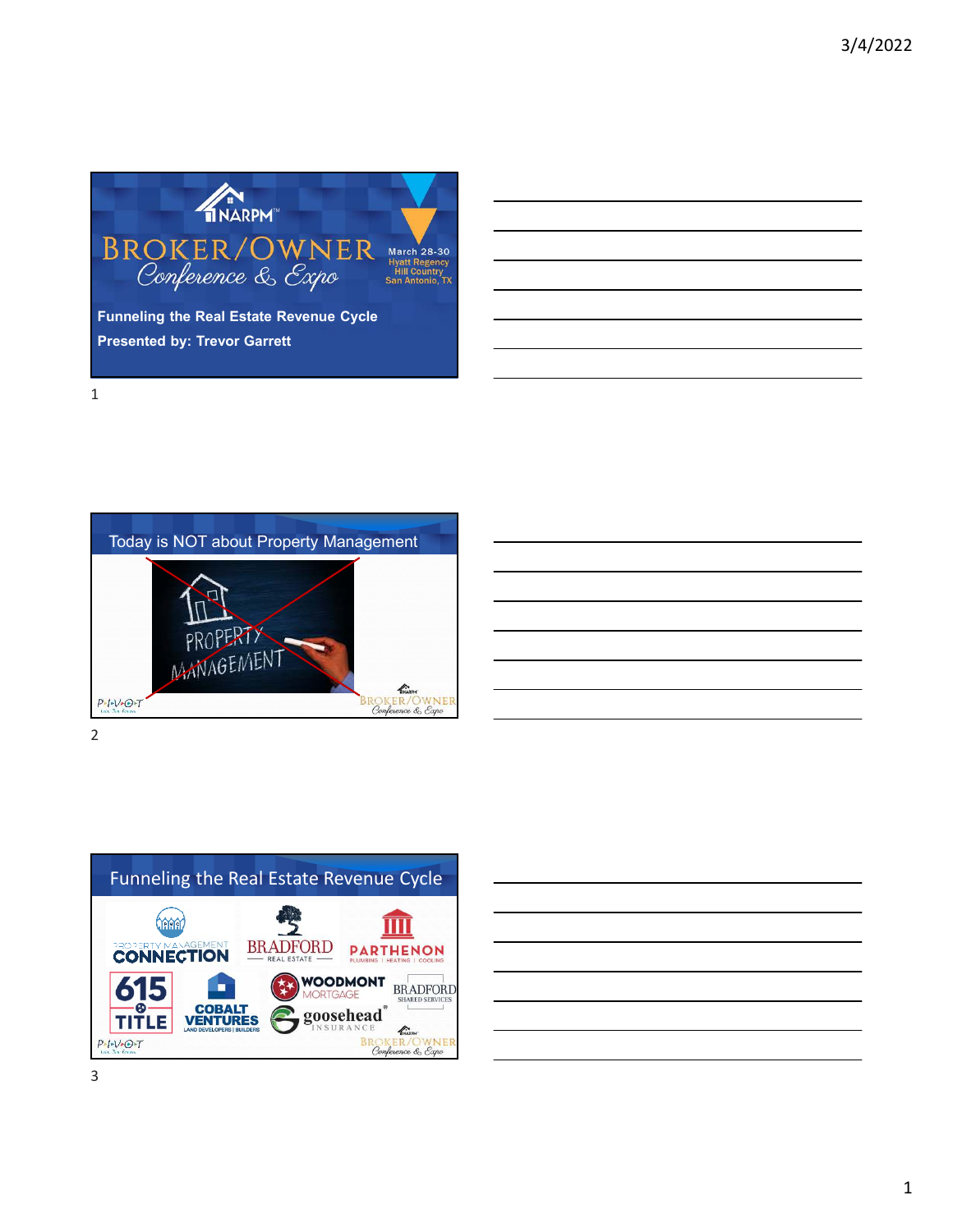# About Bradford

- 7 operating companies; 1 administrative services company
- Approximately 80 employees & 100 independent contractor real estate agents
- Revenue target of \$25 million in 2022

**CONTRACTER**<br>BROKER/OWNER<br>Conference & Expo

4

 $P \cdot I \cdot V \cdot O \cdot T$ 

### Our History 2008 – Real Estate Brokerage & Plumbing/HVAC company opened 2014 – Construction/Development opened 2015 – Property Management opened 2016 – Brokerage re-branded and initial growth vision 2019 – Title Company opened

- 
- 

```
• 2020 – Mortgage and Insurance opened<br>
EROKER/OWNER<br>
Conference & Expo
```
 $P-I-V+O+T$ 

5

### **RESPA**  RESPA (Real Estate Settlement Procedures Act) Can pay for marketing; cannot pay on a per lead or per closed transaction basis • Related parties must be disclosed Cannot force client to use one of your related companies

 $\sum_{\text{NARPM}}$ 

 $P-I-V-O-T$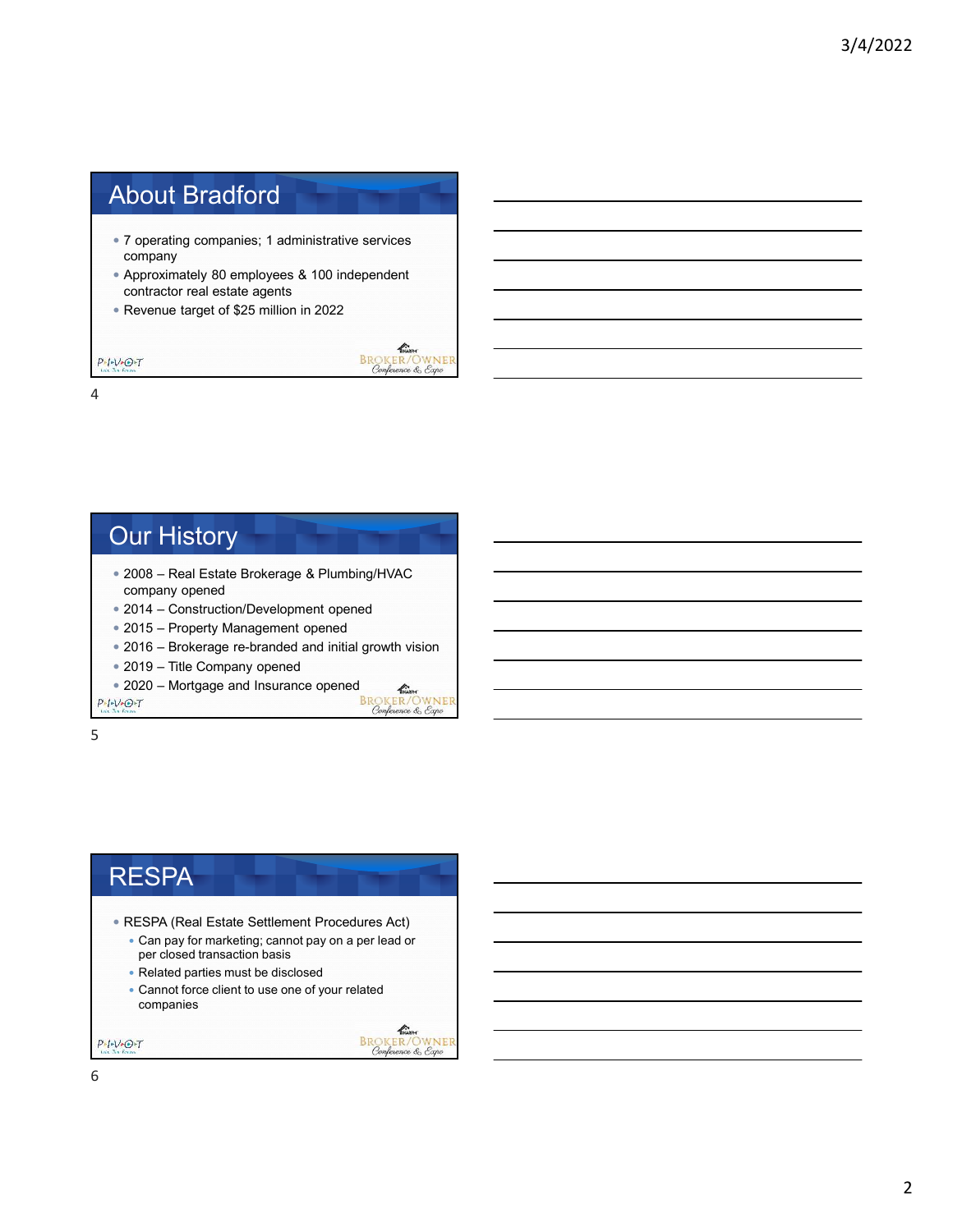







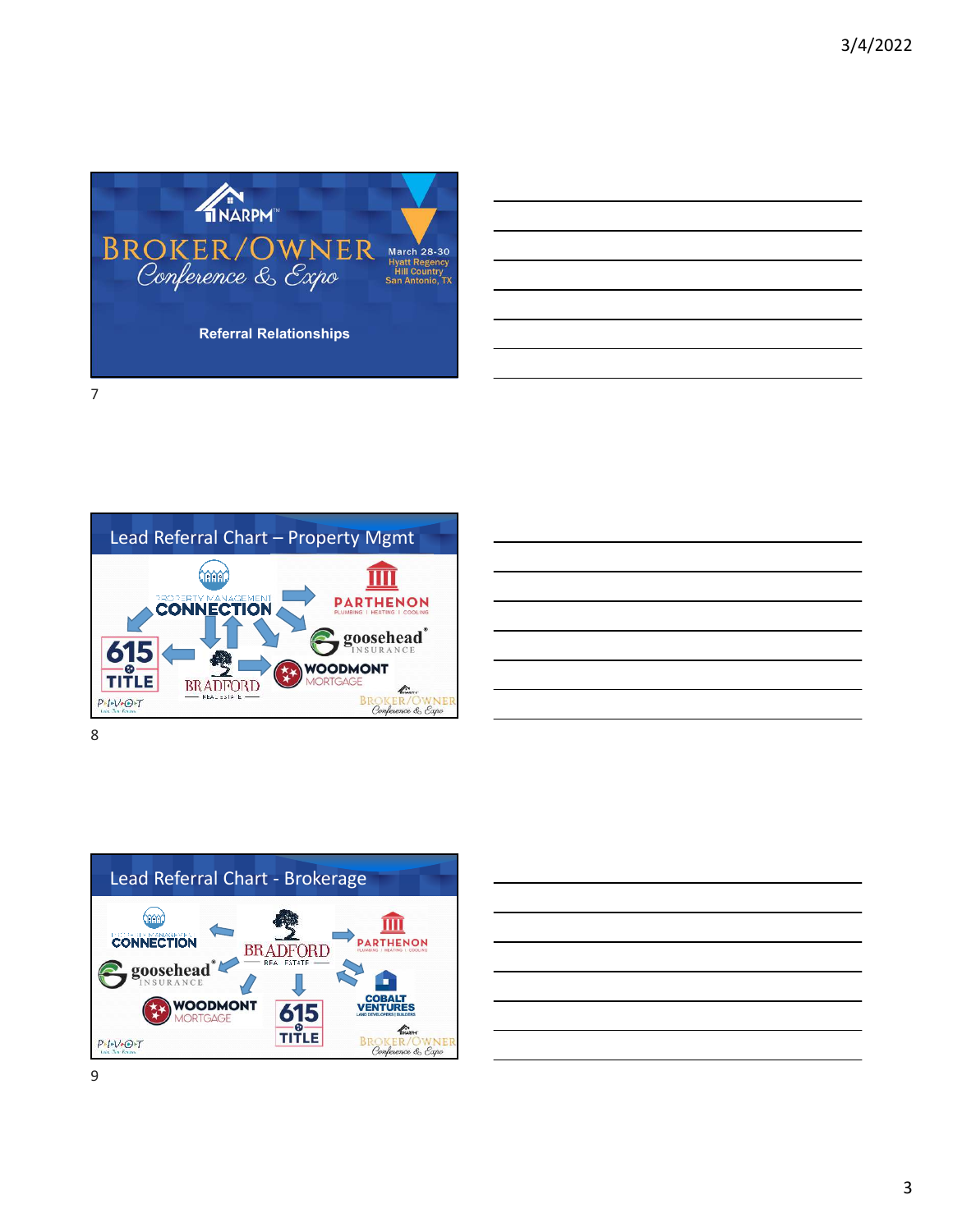

| <u> 1989 - Andrea Andrew Maria Andrew Maria Andrew Maria Andrew Maria Andrew Maria Andrew Maria Andrew Maria Andr</u> |  | _______ |
|-----------------------------------------------------------------------------------------------------------------------|--|---------|
|                                                                                                                       |  |         |
|                                                                                                                       |  |         |
|                                                                                                                       |  |         |
|                                                                                                                       |  |         |
| and the contract of the contract of the contract of the contract of the contract of the contract of the contract of   |  |         |









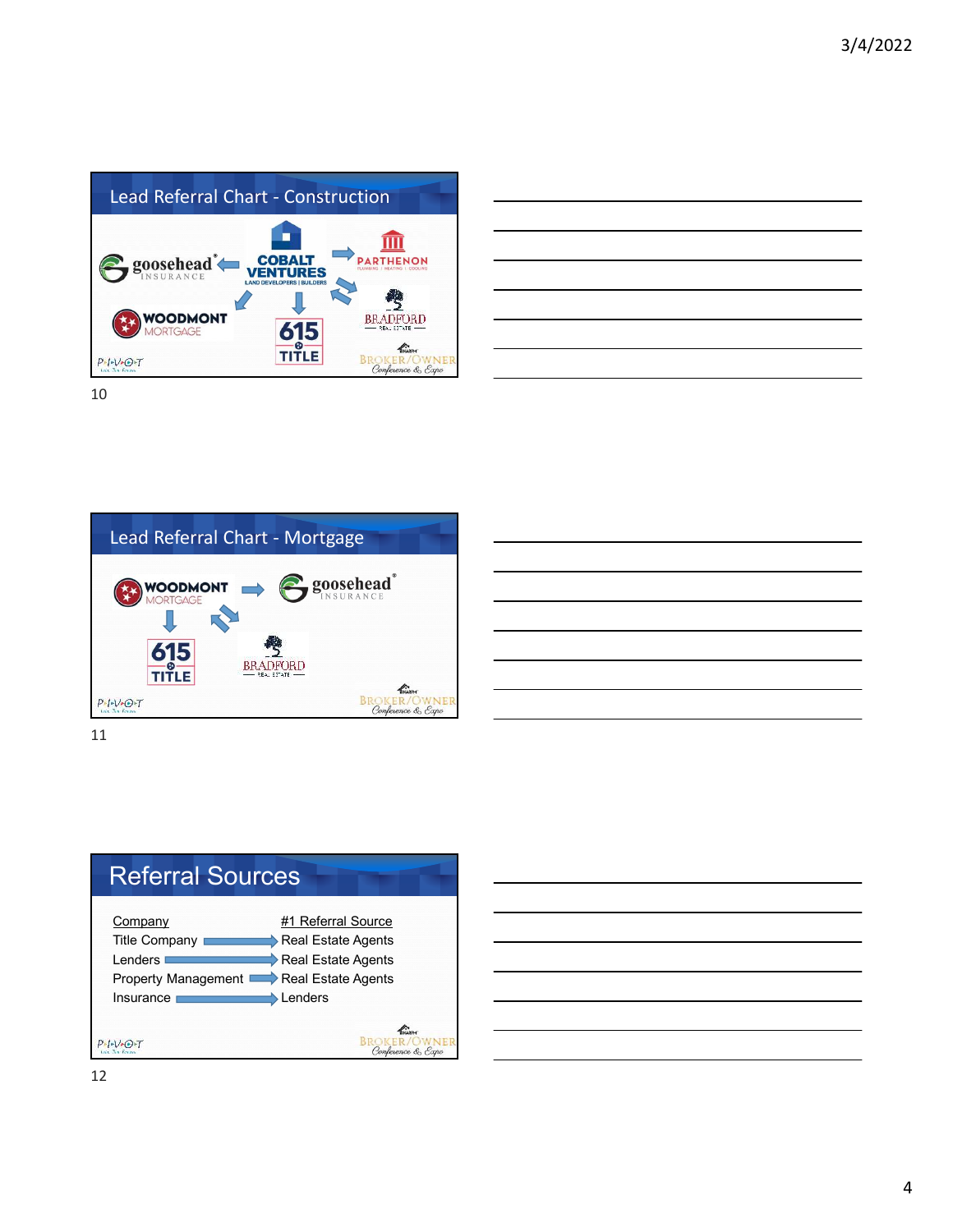

Brokerage Revenue

- Monthly Desk Fees (Subscription)
- Per Transaction
	- 100% Commission Model Flat fee per transaction
	- Commission Split For example, 80/20 with annual cap

 $\mathbb{Z}$ **BROKER/OWNER**<br>Conference & Expo

**BROKER/OWNEI**<br>Conference & Expo

Confe

- Add-on fee opportunity (training, leads, etc.)
- Our goal \$7,500 revenue per agent per year

 $P-I-V+O+T$ 

14

# Title Company Revenue

- Closing/Attorney Fee
	- Normally flat fee charged per transaction
- Title insurance fee
	- Rate normally set by insurance underwriter (Fidelity, Stewart, etc.) with state approval
- Administrative, shipping, wire, technology fees
- Our goal \$1,600 per closing with 35% profit margin

 $P-I-V+O+T$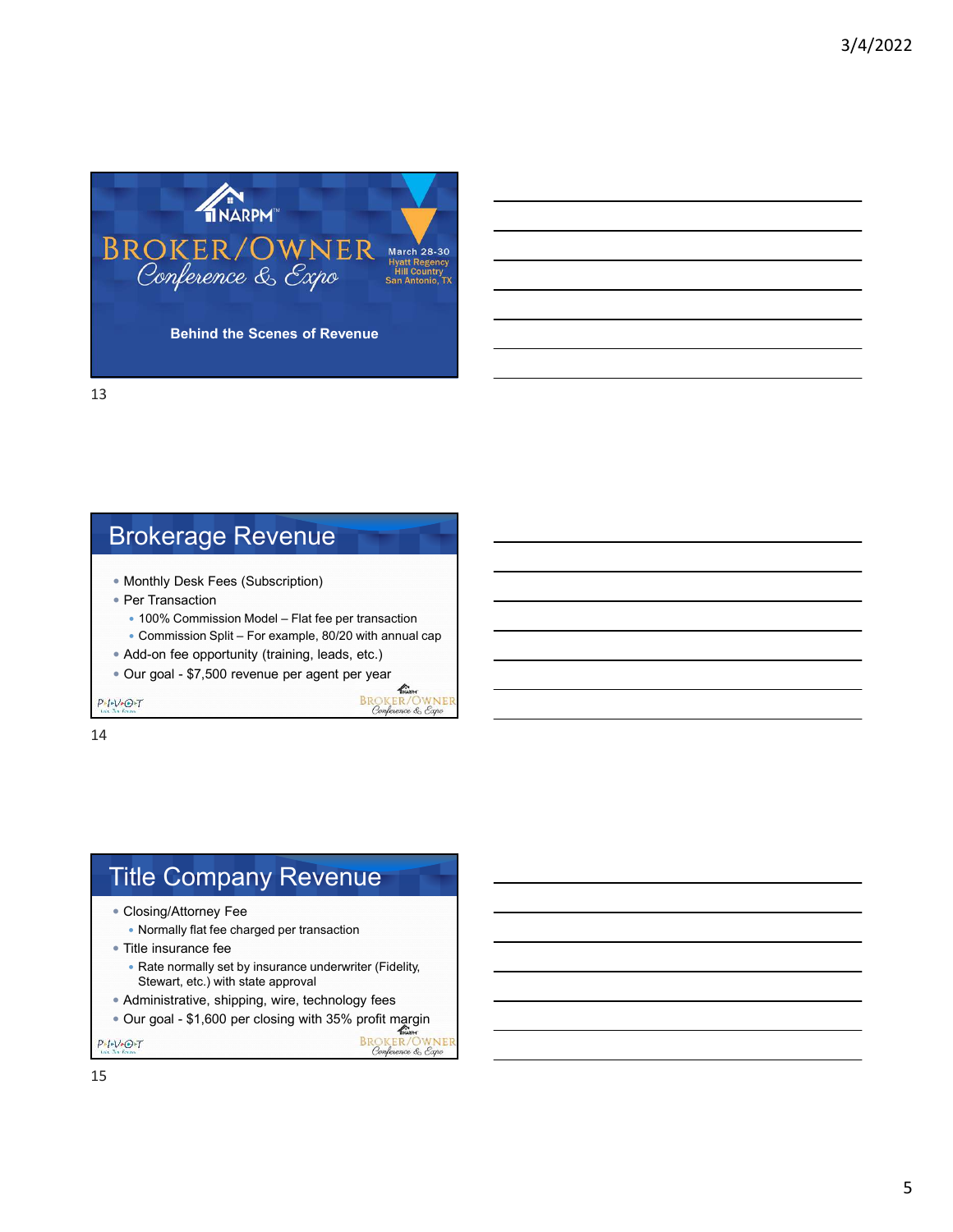

# Insurance Agency Revenue

• Insurance Company (i.e. Travelers, etc) pays Insurance Agency (our company) percentage of policy value

- Paid at issuance of new policy and at every renewal
- Percentage varies by insurance company & policy type
- Average is 15% but we see 11% to 22% range
- Most states allow Agency Fees to be charged
- Hope to breakeven on new businesses; make profit on renewals

WNEI

nce & Expo

**BR** 

 $P-I-V+O+T$ 

17

## Insurance Agency Revenue Average family has \$2,600 of annual insurance premiums (home, car, umbrella).  $$2,600 \times 15\% = $390$  in annual revenue Charging an agency fee (if allowed) can significantly increase revenues

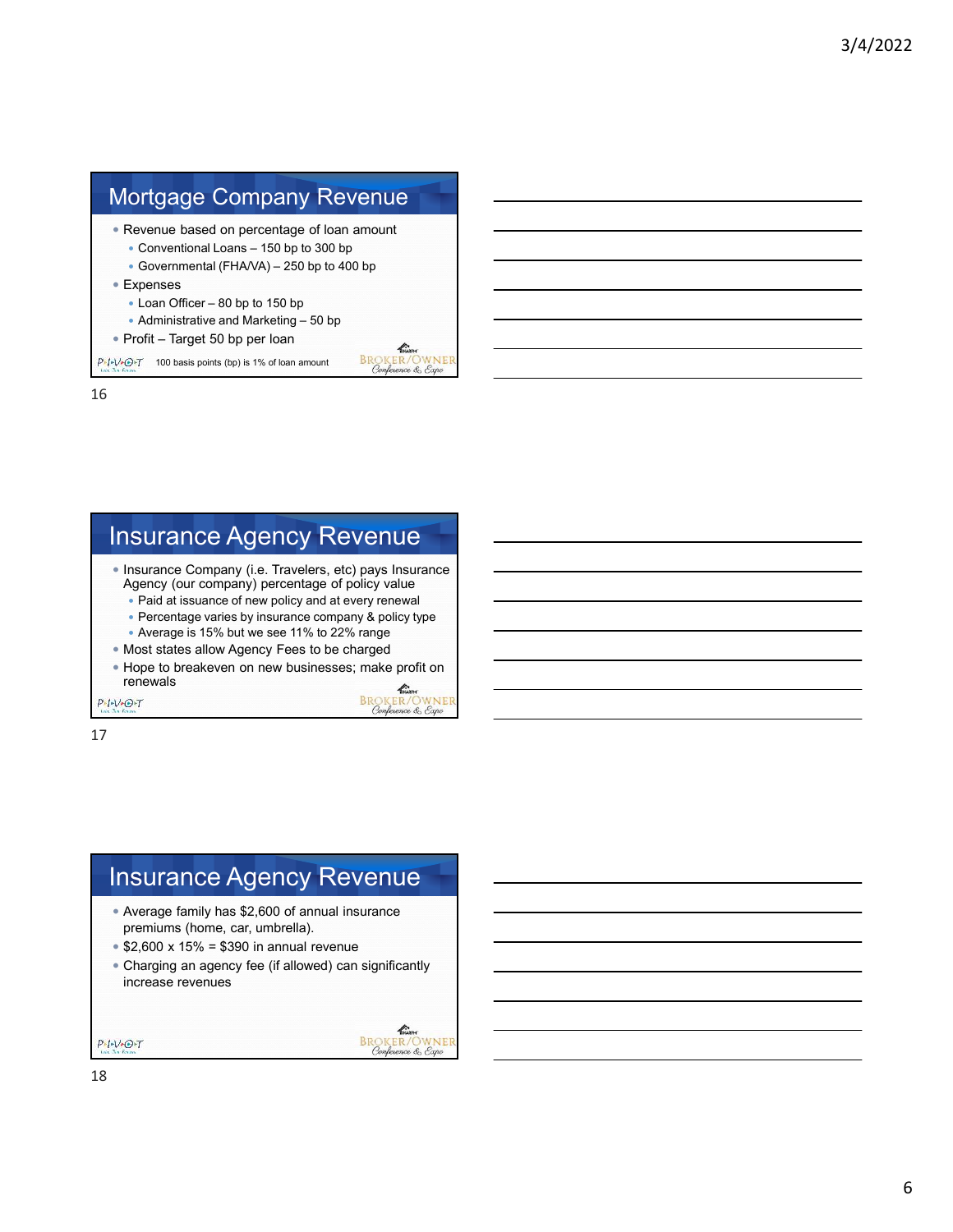



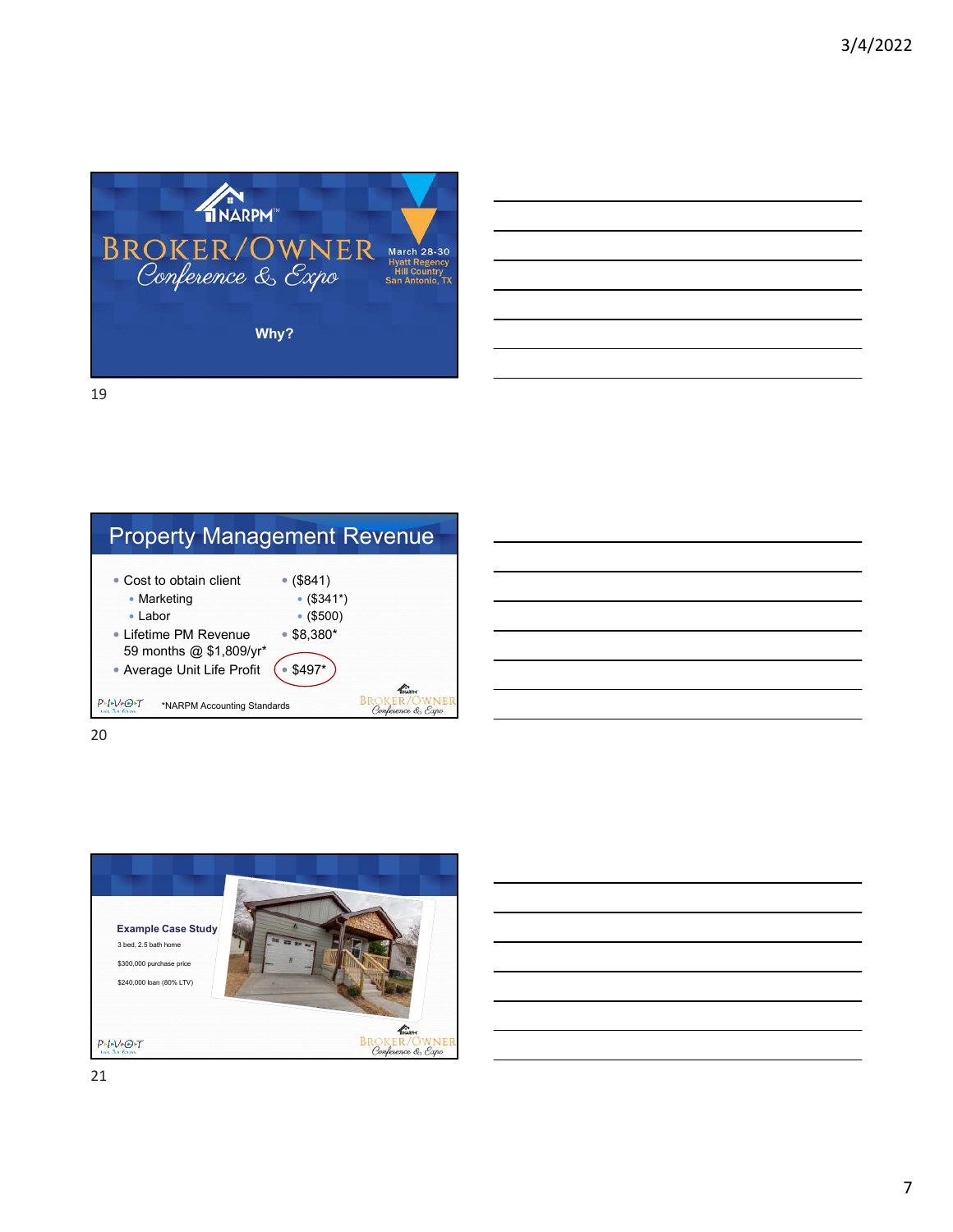| <b>Case Study</b>                                                                                        |                                   |                       |                      |  |  |  |
|----------------------------------------------------------------------------------------------------------|-----------------------------------|-----------------------|----------------------|--|--|--|
|                                                                                                          |                                   | <b>Target Revenue</b> | <b>Target Profit</b> |  |  |  |
|                                                                                                          | Real Estate Commission - Purchase | \$9,000               | \$4,500              |  |  |  |
|                                                                                                          | Purchase Loan                     | \$4,800               | \$1,200              |  |  |  |
|                                                                                                          | Purchase Closing - Title Company  | \$1,600               | \$560                |  |  |  |
|                                                                                                          | Property Insurance - 5 years      | \$600                 | \$480                |  |  |  |
|                                                                                                          | Property Management – 5 years     | \$13,500              | \$2,700              |  |  |  |
|                                                                                                          | Real Estate Commission - Sale     | \$10,500              | \$5,250              |  |  |  |
|                                                                                                          | Sale Closing - Title Company      | \$1,800               | \$630                |  |  |  |
|                                                                                                          | TOTALS \$41,800                   |                       |                      |  |  |  |
| $I - V - O + I$<br>All numbers used for example only and are not actual fees/profit<br>Conference & Expo |                                   |                       |                      |  |  |  |

| <u> 1989 - Johann Stoff, deutscher Stoff, der Stoff, der Stoff, der Stoff, der Stoff, der Stoff, der Stoff, der S</u> |  |  |
|-----------------------------------------------------------------------------------------------------------------------|--|--|
| ,我们也不会有什么?""我们的人,我们也不会有什么?""我们的人,我们也不会有什么?""我们的人,我们也不会有什么?""我们的人,我们也不会有什么?""我们的人                                      |  |  |
|                                                                                                                       |  |  |
| <u> 1989 - Johann Stoff, amerikansk politiker (d. 1989)</u>                                                           |  |  |
|                                                                                                                       |  |  |
| ,我们也不会有什么。""我们的人,我们也不会有什么?""我们的人,我们也不会有什么?""我们的人,我们也不会有什么?""我们的人,我们也不会有什么?""我们的人                                      |  |  |
|                                                                                                                       |  |  |



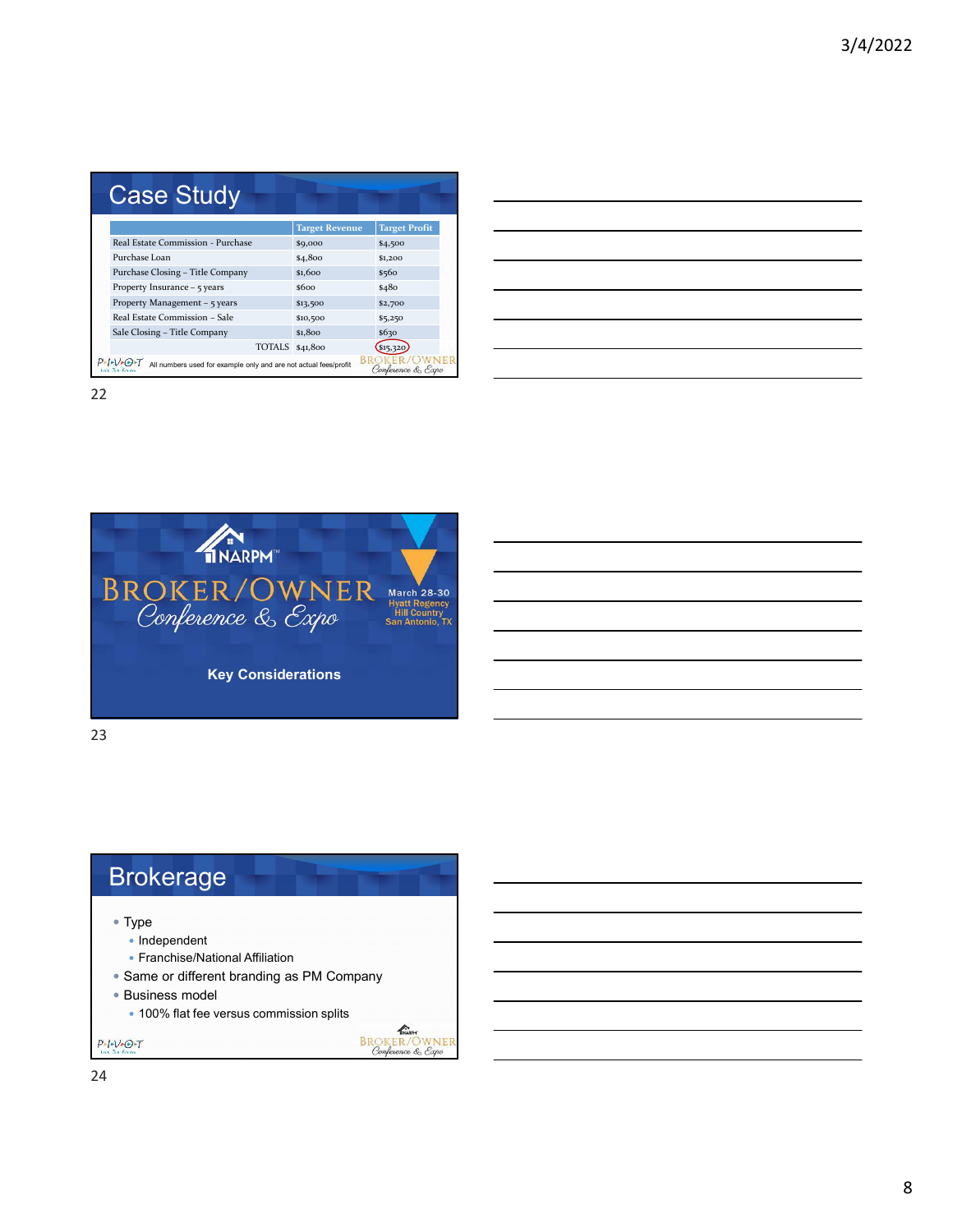## Title Company

- Most states require an attorney on staff and/or as part of ownership.
- Title Insurance Companies (Fidelity, Stewart, etc) generally require their "Authorized Agent" to have experience in title business.

 $\mathbb{Z}$ **BROKER/OWNER**<br>Conference & Expo

WNEI

• Highly regulated by some states.

 $P-I-V+O+T$ 

25

#### Insurance Agency Affiliation Full Independent agency • Independent franchise • National agency Long-term investment. Will loose money for first couple of years of agency. • Similar to PM. Low revenue per client.<br> $P+V+O+T$  $\mathbb{Z}$ BROKER/OWN

26

# **Mortgage**

- Company affiliation is extremely important
	- Branch Office (no ownership)
	- Joint Venture (ownership with existing mortgage company)
- Extremely difficult in hot real estate market to hire experienced, quality loan officers. Need to have experience from inception. THARPH  $P - I - V - O - T$

**BROKER/OWNER**<br>Conference & Expo